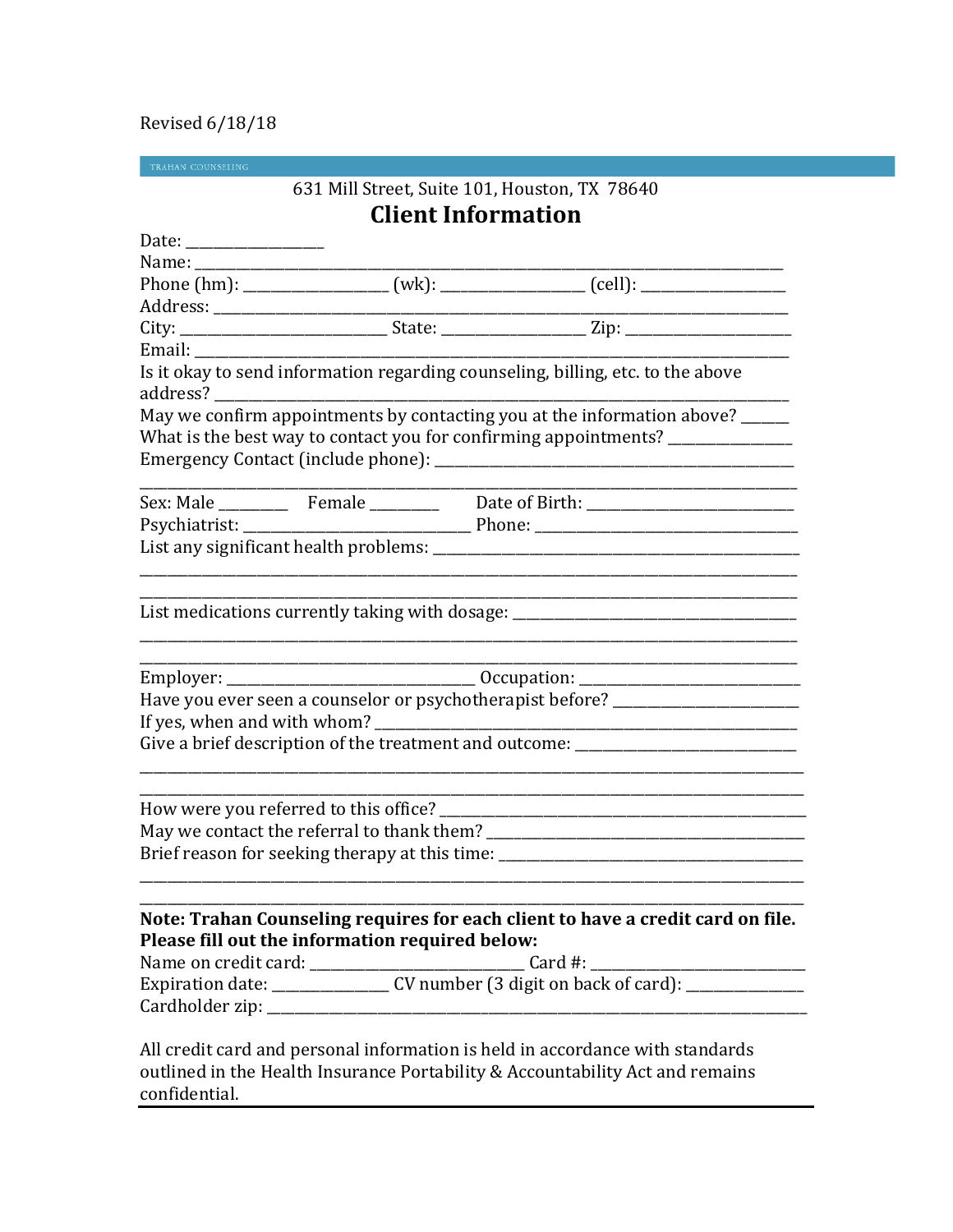## **Client Information and Service Agreement** Consent and Responsibility Statement *Initial each section and sign*

*\_\_\_\_\_\_\_\_\_\_ Counseling Services*

I hereby seek and consent to participate in counseling with Lisa Trahan, PhD.

I am aware that the practice of counseling, psychotherapy, and coaching is not an exact science and so predictions of the effects are not precise or guaranteed. I acknowledge that no guarantees have been made to me regarding the results and procedures provided by Lisa Trahan, PhD. Counseling often depends upon the personalities of the therapist and client and the problem being examined. The counseling process is not like seeing a medical doctor; greatest outcomes will be determined by willingness and work that is completed inside AND outside of sessions. There may be assignments, meetings, etc. suggested by the counselor outside of session time. Participation in these suggestions will maximize success but are not a guarantee.

Counseling has both benefits and risks. Risks may include uncomfortable feelings, such as sadness, anger, guilt, anxiety, loneliness, and helplessness. Counseling may require recalling unpleasant memories from one's history. Counseling has been shown to provide benefits for those who utilize it. It often leads to a decrease in distress over problems introduced, better relationships, and an increase in personal confidence. There are no guarantees that this will happen.

After an initial evaluation by the therapist, and within 2-3 sessions, you will be offered some initial impressions of the direction of the work. At this time, it would be appropriate to decide whether this therapist is an appropriate fit for your process. If you have doubts about this, please bring them up with your therapist. If they continue to persist, Trahan Counseling would be happy to refer you to another mental health professional.

#### Individual Sessions:

Our normal practice is to evaluate individuals over the first two to three sessions. Sessions generally last 50 minutes in length. The 10 minutes remaining are used for client documentation, client business, scheduling, etc.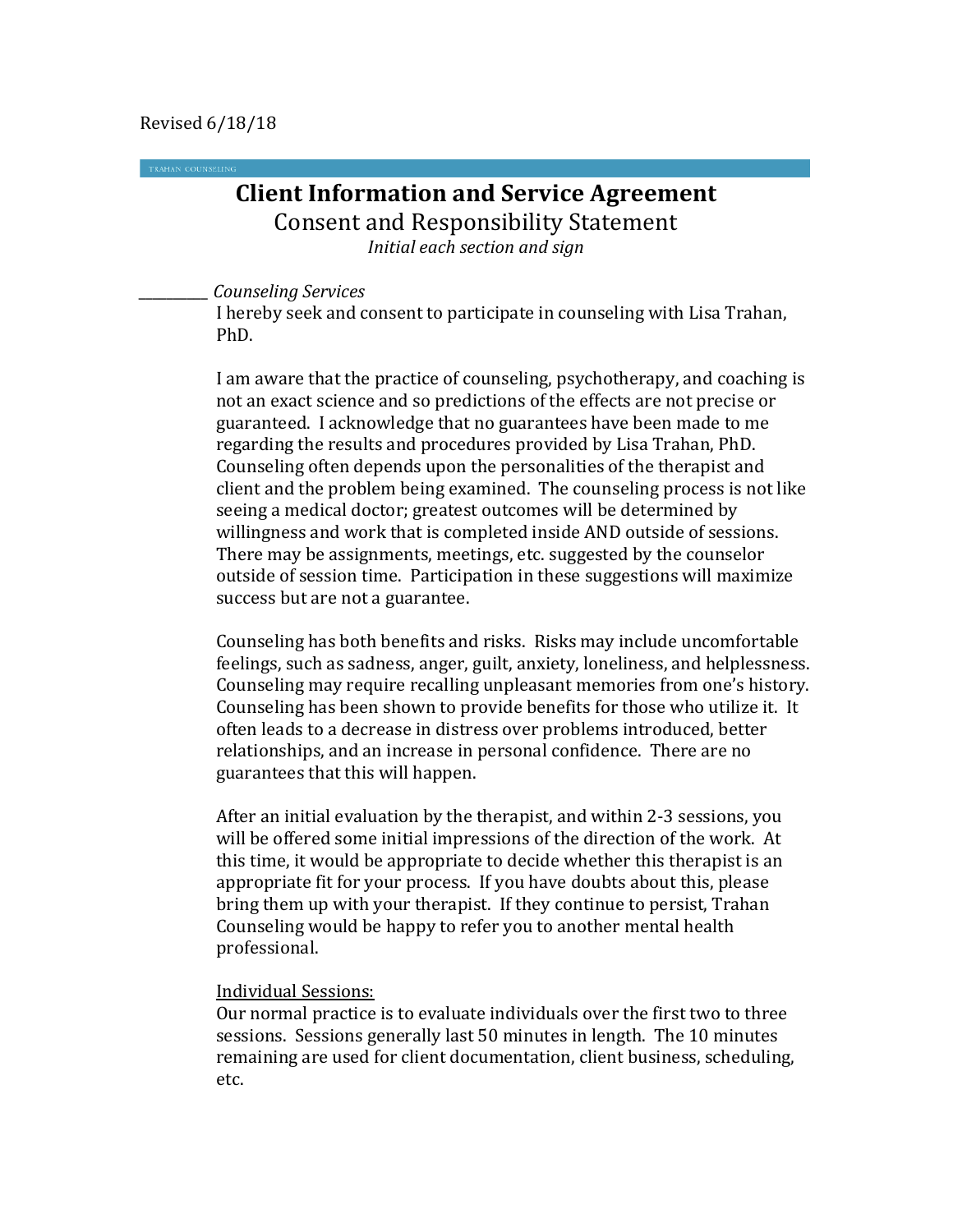#### \_\_\_\_\_\_\_\_\_\_ *Professional Fees:*

The regular hourly rate for individual sessions is \$130, unless adjusted or modified by your therapist. We can provide counseling on a sliding fee scale provided there is a need. A fee will be contracted between you and your therapist. You will be expected to pay this fee upon service. It will be your responsibility to inform us if you do not want for us to send an invoice to you at the address you have provided. If you want a receipt for submitting to your insurance, please request it. Please note that all receipts for insurance contain personal information about your therapy, including a diagnosis.

In addition to fees for weekly appointments, it is our practice to charge this amount on a prorated basis for other services that you may require. These services may include assessment writing, phone consultation lasting longer than 5 minutes, consultation with other professionals that you have authorized, or preparation of records that have been requested by you. It is the practice of this office to avoid becoming involved with testifying or writing reports for litigation or court cases, except in unusual or exceptional circumstances. If these circumstances should arise, fees of \$350 per hour will be expected for professional time. This fee includes travel time to and from legal meetings and court.

\_\_\_\_\_\_\_\_\_\_ *Regarding Insurance:* Lisa Trahan, PhD, may accept assignment of benefits once you provide needed information. This means that you would pay copays and deductibles at the time of service, and the staff will bill the insurance company for the balance. When we tell you what the benefits and authorizations for sessions are, we cannot guarantee that the information is correct. We are providing you with an estimate of your share of the cost of treatment as provided to us by your managed care company, insurance company, or employee assistance program (EAP). Sometimes this information is not consistent with later information we receive from the insurance company. Your actual share may be more than this estimate. You are ultimately responsible for the charges. Remember to please let me know if you change insurance or managed care companies.

\_\_\_\_\_\_\_\_\_\_ *Managed Care Companies:* Many insurance companies contract with a managed care company to manage the benefits and care. The managed care company may require that we obtain prior authorization for sessions, and we are usually required to submit clinical information about you to do so. By initialing above, you authorize us to bill your EAP or Managed Care Company, and you authorize the payer to pay me directly.

#### \_\_\_\_\_\_\_\_\_\_ *Credit Card Payments*

If you choose to make payment using a credit card, please be aware that we use Square, a credit card payment service, to process your payment. It is the practice of Square to email a receipt to the account holder using a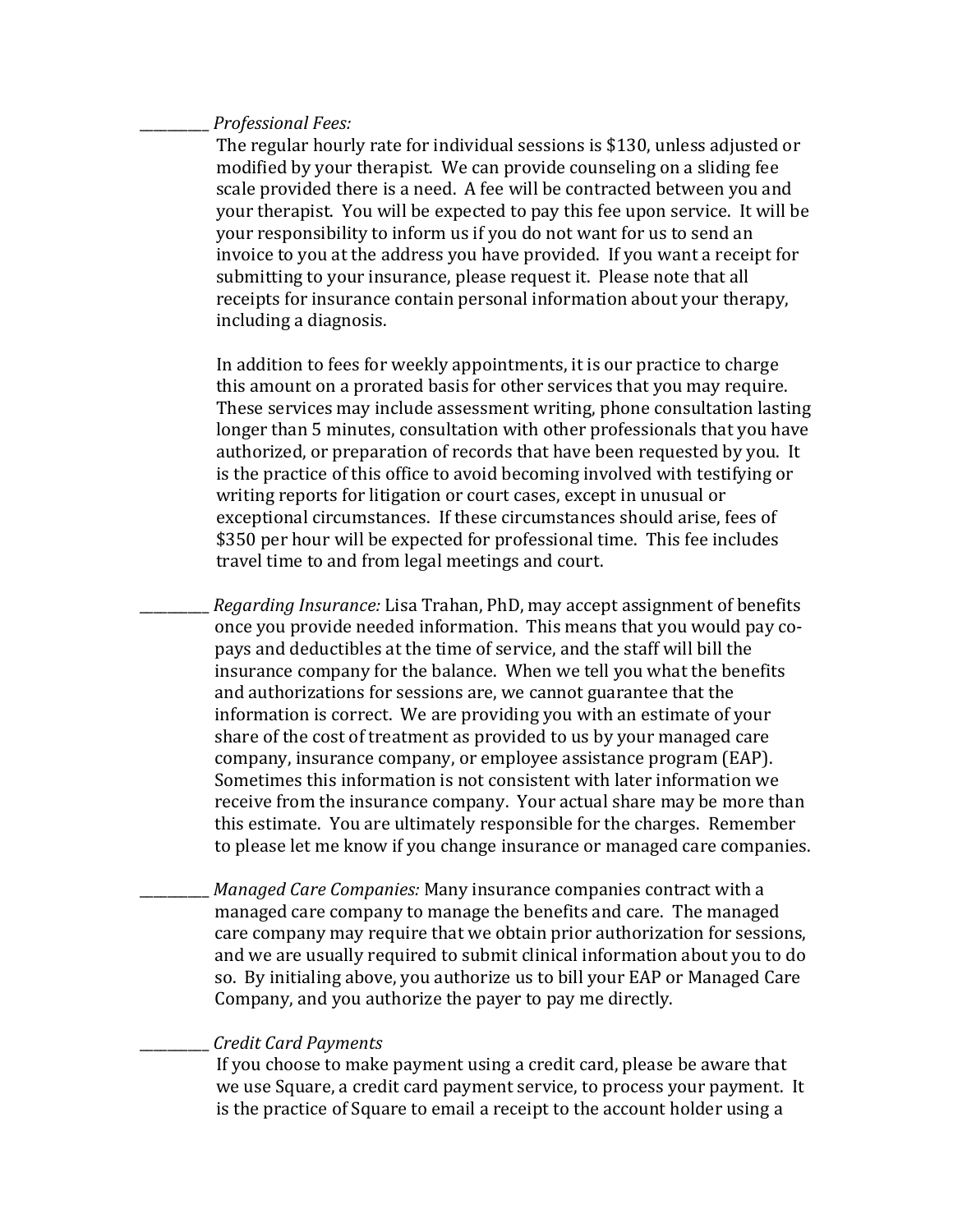stored email address. Please be aware that if you share a credit card account with someone, s/he may receive an emailed receipt of payment for our service. Square charges a fee for service, which amounts to approximately \$4 per transaction. As such, we ask our clients to pay \$2 for each transaction, and we pay the remaining amount.

#### \_\_\_\_\_\_\_\_\_\_ *Appointment Scheduling and Cancellations*

This office requires 24-hour advanced notice of cancellation of appointments. If you do not appear for a scheduled appointment, you will be charged the regular hourly rate, unless you have provided 24-hour cancellation notice. If using insurance, the regular hourly rate is the contract rate for your insurance plan, which you will be responsible for in full. Your insurance plan cannot be billed for missed appointments.

#### \_\_\_\_\_\_\_\_\_\_ *Electronic Communication (E-mail)*

By initialing here, you are agreeing to receive email communications from Trahan Counseling. These communications may include appointment reminders. Please note that Trahan Counseling does not engage in the practice of transmitting protected health information pertaining to clients by email, as we cannot ensure that such transmissions are completely protected and secure.

#### \_\_\_\_\_\_\_\_\_\_ *Electronic Communication (Texting)*

It is not the practice of Trahan Counseling to communicate with clients via texting. If you choose to text Lisa Trahan, PhD, please be aware that texting is not a secure form of communication, and we cannot ensure the security of your message.

#### \_\_\_\_\_\_\_\_\_\_ *Social Media*

Trahan Counseling does maintain a social media presence. Additionally, Lisa Trahan, PhD, has personal social media accounts. In order to protect your personal privacy and anonymity, we will not engage with you using social media. If you have a special circumstance pertaining to social media, please discuss this with us when you begin counseling.

## \_\_\_\_\_\_\_\_\_\_ *Confidentiality*

In regards to confidentiality, all communications and client files are held in confidence between therapist and client by law. In order for information regarding your treatment to be released, you must give written permission. There are exceptions to this in cases such as:

• Judicial proceedings in which the judge specifically requests records of treatment. These cases usually occur in situations such as child custody proceedings where a judge must make a decision based upon an emotional condition. This therapist has the right to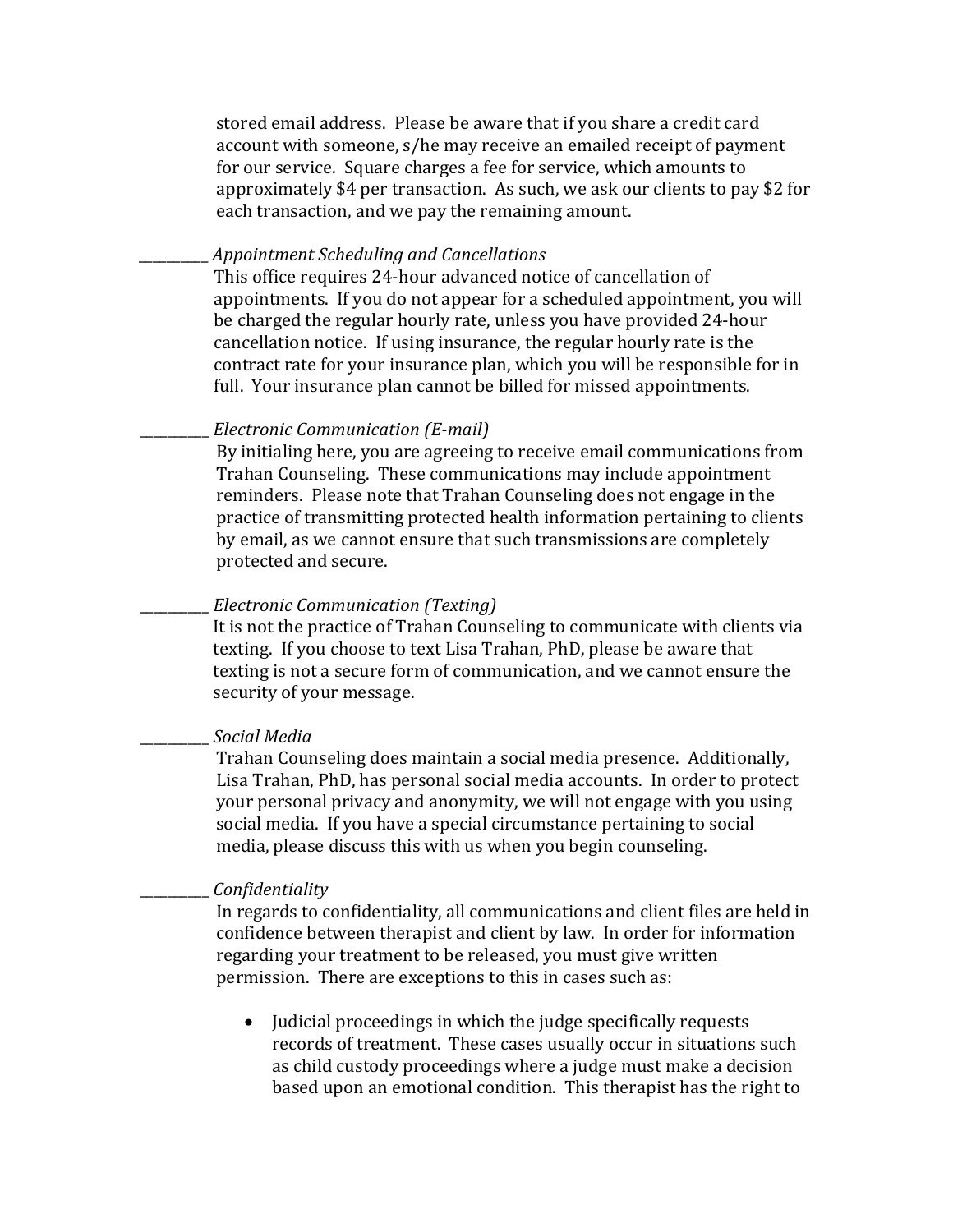refuse to release documents to an attorney unless requested by a judge.

- If the therapist believes that a child, an elderly person, or a disabled person is being abused. In this case, the therapist is required by law to file a report with an appropriate state agency.
- If the therapist believes that the client intends to bodily harm another human being, in which case the therapist may take actions such as contacting the police, notifying a victim, or seeking appropriate hospitalization without consent of the patient.
- If a client intends to commit harm to him/herself, a therapist may be required to seek hospitalization in order to protect life or to contact family members who can arrange such means.

 If actions such as these are required, the therapist will attempt to make every effort to discuss it with the client first.

Lisa Trahan, PhD, may find a need to consult with a colleague during the course of your treatment. All identifying information regarding your identity will be eliminated and avoided to maintain your confidentiality.

### \_\_\_\_\_\_\_\_\_\_ *Special Relationship Between Therapist and Client*

The relationship between a therapist and client is a special one. Based on the ethical guidelines of psychology, the therapist must avoid any and all possibilities of a dual relationship with the client. Therefore, a therapist may not be friends, colleagues, or practice any business with a client due to a conflict of interest. Contact outside of the practice of counseling is off limits. This protects the interest of the client and ensures that conflicts of interest do not arise. This means that the therapist cannot attend special events, such as graduations, birthdays, parties, or any other event that the client may request. If the therapist sees a client outside of therapy by chance, the therapist will not approach the client, identify him/herself, or identify the relationship. If a client determines that s/he may want to address or approach a therapist, s/he may do so; however, it will be by the client's choice. Please do not be offended if the therapist avoids contact in public places due to this limitation with ethical guidelines. It is to protect your confidentiality and this special relationship.

It is not uncommon for feelings of admiration, appreciation, romance, and even sexual feelings to arise during the course of treatment. This often is a normal response to the special relationship created in therapy. It is important when this happens for it to be a safe place to discuss these feelings. This can be an important part of therapy. To maintain safety of